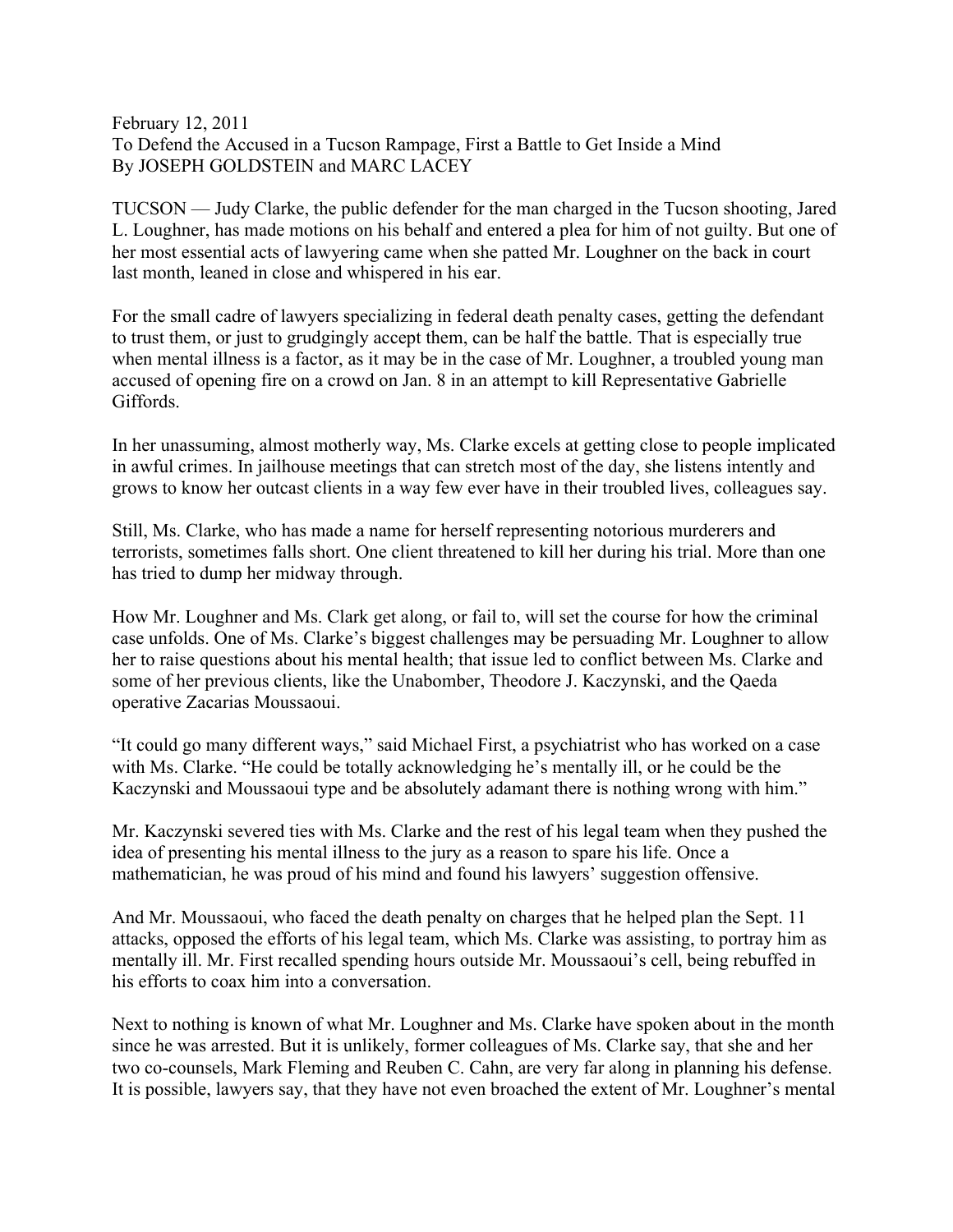illness or the shooting that left six dead and 13 wounded, among them Ms. Giffords, who is recovering in a rehabilitation center in Houston.

"That's not something you jump into during the first or the fourth or even the 10th interview," said Michael Burt, an experienced capital defender who worked with Ms. Clarke to defend Eric R. Rudolph, a serial bomber responsible for the fatal blast at the 1996 Olympics in Atlanta. "It takes a long time to get to that point."

In the Loughner case, Ms. Clarke agreed with the prosecution's request to move the court proceedings from Phoenix to Tucson, but she said she had questions about the facility where he would be held. Ms. Clarke last week temporarily prevented the United States Marshals Service from releasing new photographs of him.

In past cases, Ms. Clarke has used her initial meetings with defendants to improve their lot in the short term, by trying to get them less restrictive conditions in jail or relaying messages to family members.

"We didn't talk about the death penalty or anything legal at first," said Quin Denvir, Ms. Clarke's co-counsel on the Unabomber case. "We spent a lot of time getting him out of the Sacramento County jail to the federal detention center, because it was quieter and he couldn't stand how noisy the county jail was. That's the kind of thing where we can help."

Ms. Clarke, rather than focusing on her clients' innocence, spends much of her defense work trying to persuade jurors to spare her clients' lives. She does this by presenting what lawyers call a "mitigating social history" — a narrative of abuse, violence or mental illness that the defendant may have suffered. She sends investigators to find grade-school teachers, former girlfriends, classmates, anyone who can provide insight into what made her client go awry.

Ms. Clarke rarely gives interviews to the news media, but she did explain her philosophy last year in a law school publication at Washington and Lee University. "None of us, including those accused of crime, wants to be defined by the worst moment or worst day of our lives," she said.

In representing Susan Smith, a South Carolina mother who killed her two boys, Ms. Clarke focused the jury's attention on the facts that Ms. Smith's father had committed suicide and that her stepfather had sexually abused her.

"She was able to change her from Susan the monster to Susan the victim," said Tommy Pope, a South Carolina legislator who prosecuted the case against Ms. Smith. A jury spared her life.

Ms. Clarke helped Buford O. Furrow Jr., a white supremacist, avoid the death penalty even after he confessed to wounding five people by opening fire at a Jewish community center in Los Angeles and then shooting a postal worker in 1999. During the trial, it came to light that Mr. Furrow had threatened to kill Ms. Clarke and the rest of his defense team, but they remained on the case.